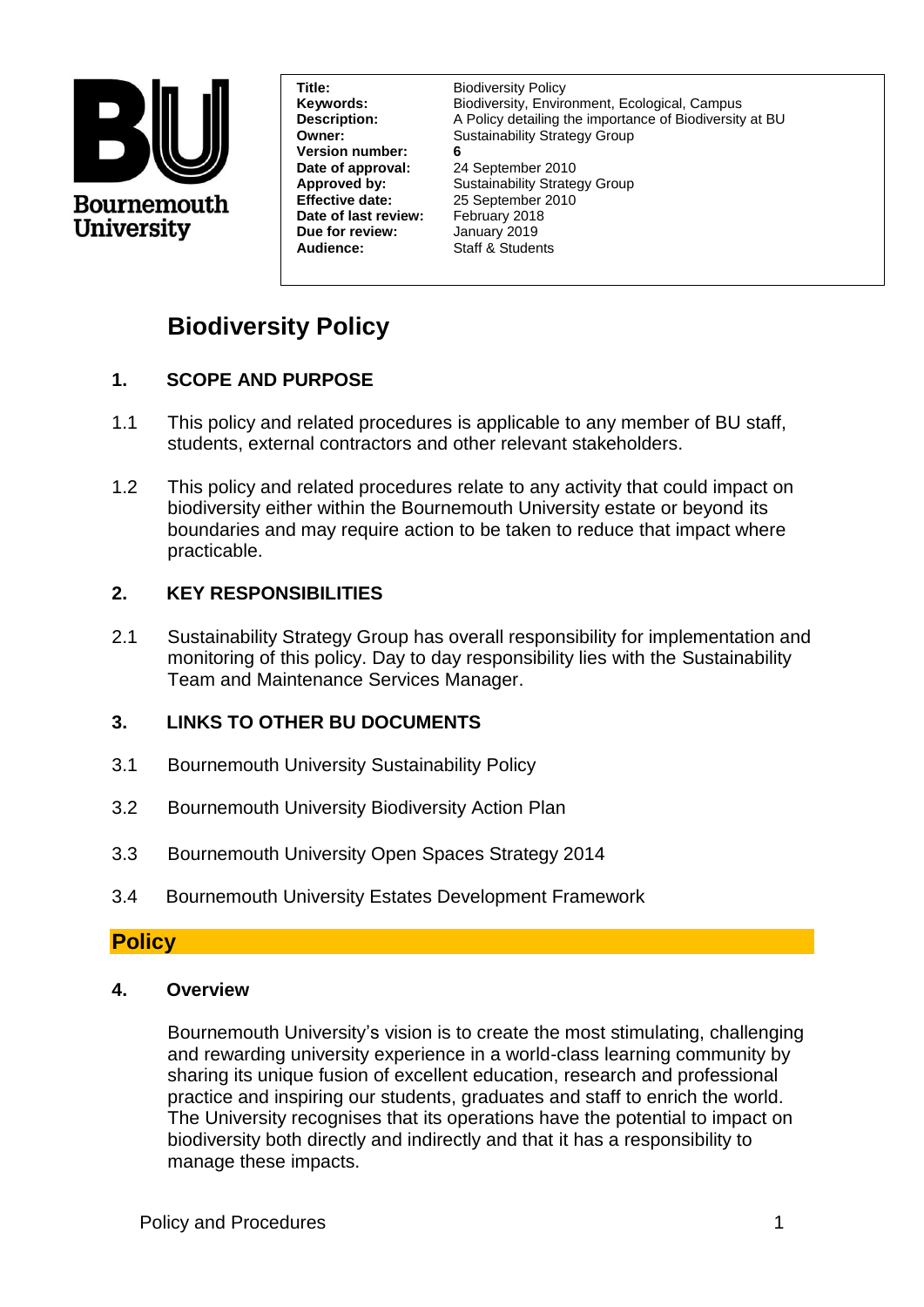The University also recognises its statutory obligation to have due regard for the conservation of biodiversity in the exercise of its functions and is therefore committed to maintaining, enhancing and where possible creating new habitats on campus.

#### 4.1 **Legislation & Environmental Management Systems**

- Comply with all biodiversity legislation.
- The Biodiversity Policy forms part of the BU Environmental Management System which is certified to Eco-Campus Platinum and ISO 14001:2015.
- This Policy forms part of BU's contribution to achieving the UN Sustainable Development Goals.

#### 4.2 **Operational & Estates Development**

- Seek to support projects and programmes that will conserve and, where possible, enhance habitats and biodiversity.
- Minimise the impact on habitats and biodiversity from grounds maintenance and landscaping work and prevent pollution by restricting the use of pesticides to a minimum.
- Seek to create, maintain and enhance habitats to encourage wildlife, where possible.
- Minimise the impact on biodiversity from development works and where possible seek a net increase in ecological value through project design and delivery.
- Ensure ecological surveys are completed prior to, and post completion of, building work and the results are documented.
- Work with stakeholders to improve habitat and biodiversity management practices.
- Actively seek opportunities to use the estate as a Living Lab to link landscape management to education and research.

#### 4.3 **Training**

• Provide training for staff to ensure contractors are able to meet the requirements of the Biodiversity and Sustainability Policies.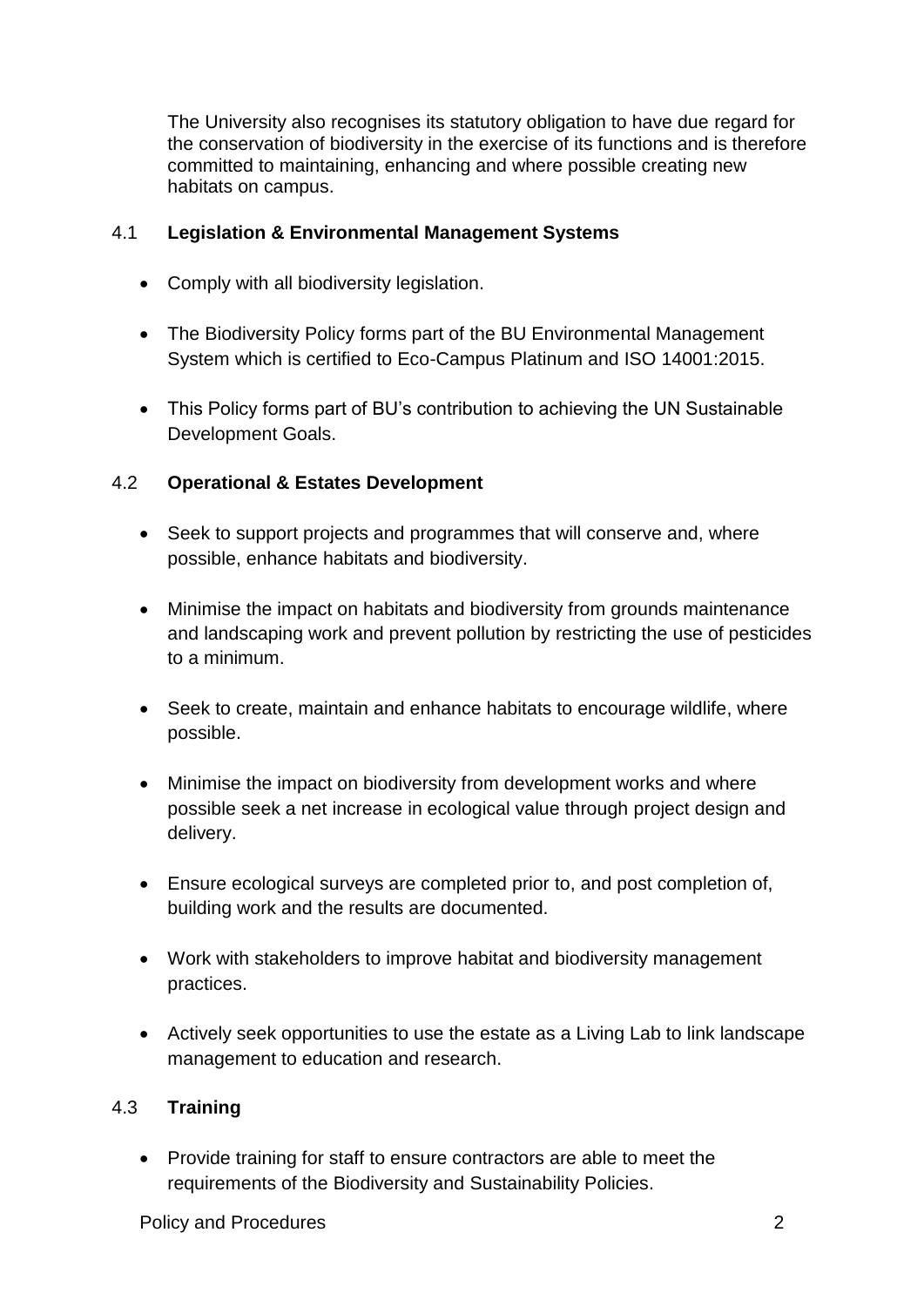Ensure all contractors are provided with a copy of the BU Design Standards which reference the Biodiversity Policy.

#### 4.4 **Monitoring and reporting**

- Implement mechanisms for monitoring habitats and biodiversity on campus wherever possible.
- Actively encourage student-led monitoring projects at species level on campus.
- Review and update the Biodiversity Action Plan with the Biodiversity Group at least once every six months.

#### 4.5 **Communication, Education & Stakeholder Engagement**

- Raise awareness of staff and students about biodiversity on campus, as well as the importance of biodiversity in general.
- Encourage learning & teaching and research activities to contribute to the delivery of this policy, in particular promote grounds as an educational resource for student projects.
- Encourage and support BU participation and contribution (research, development, good practices, and policy/procedures) at relevant national and international forums.
- Work in partnership with environmental groups, local authorities and environmental charities to share research and knowledge and improve biodiversity management practices.

#### 4.6 **Review**

Review and publish the Biodiversity Policy on an annual basis.

# **Procedures**

#### 5 **Procedures**

5.1. None